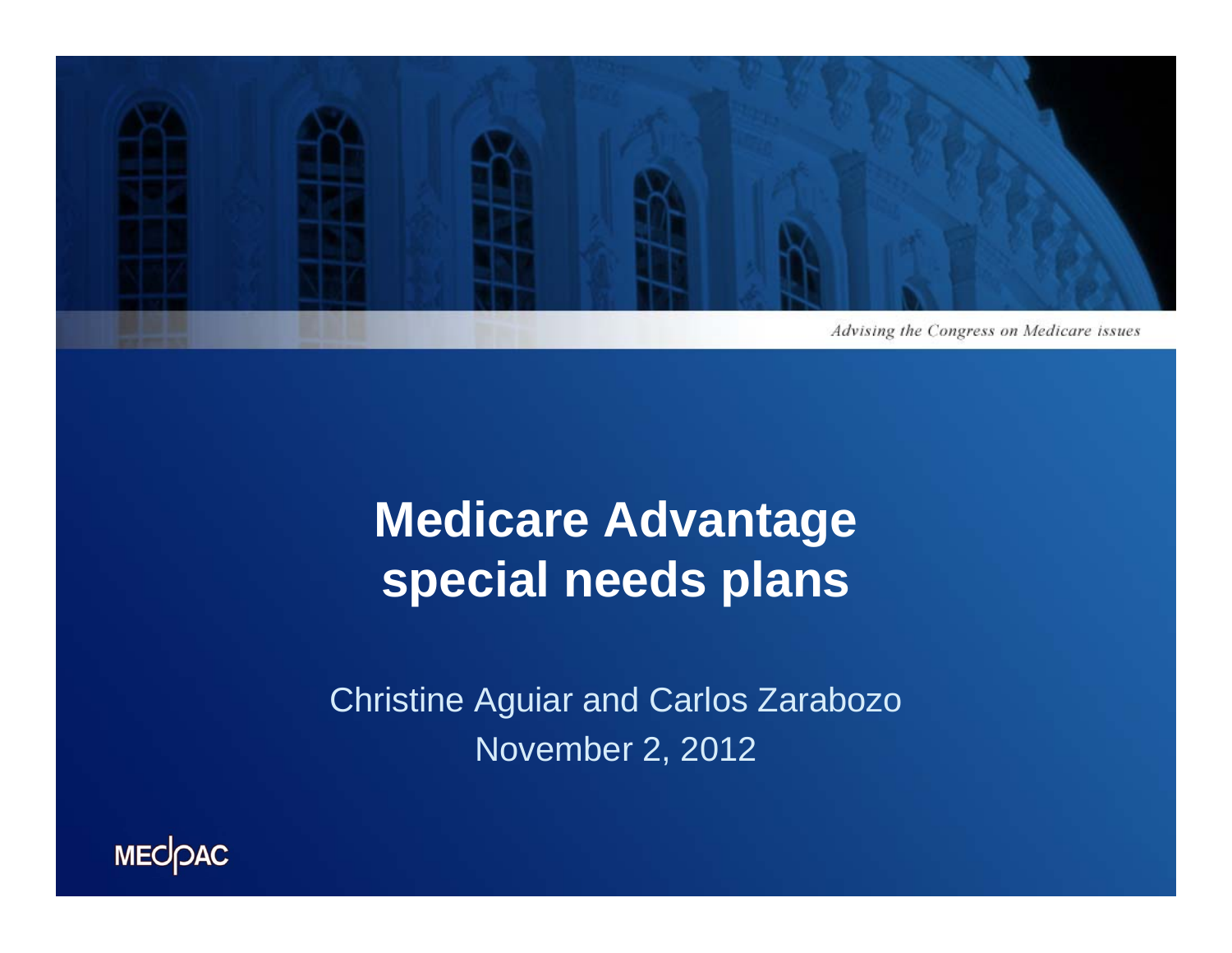### SNP authority expiring

- Medicare Advantage special needs plans (SNPs) limit their enrollment to certain classes of beneficiaries
- **EXAUTHORITY FOR EXAUTE EXAMORE EXPERIST PROPERTY** at end of 2013
- Plans can continue as general MA plans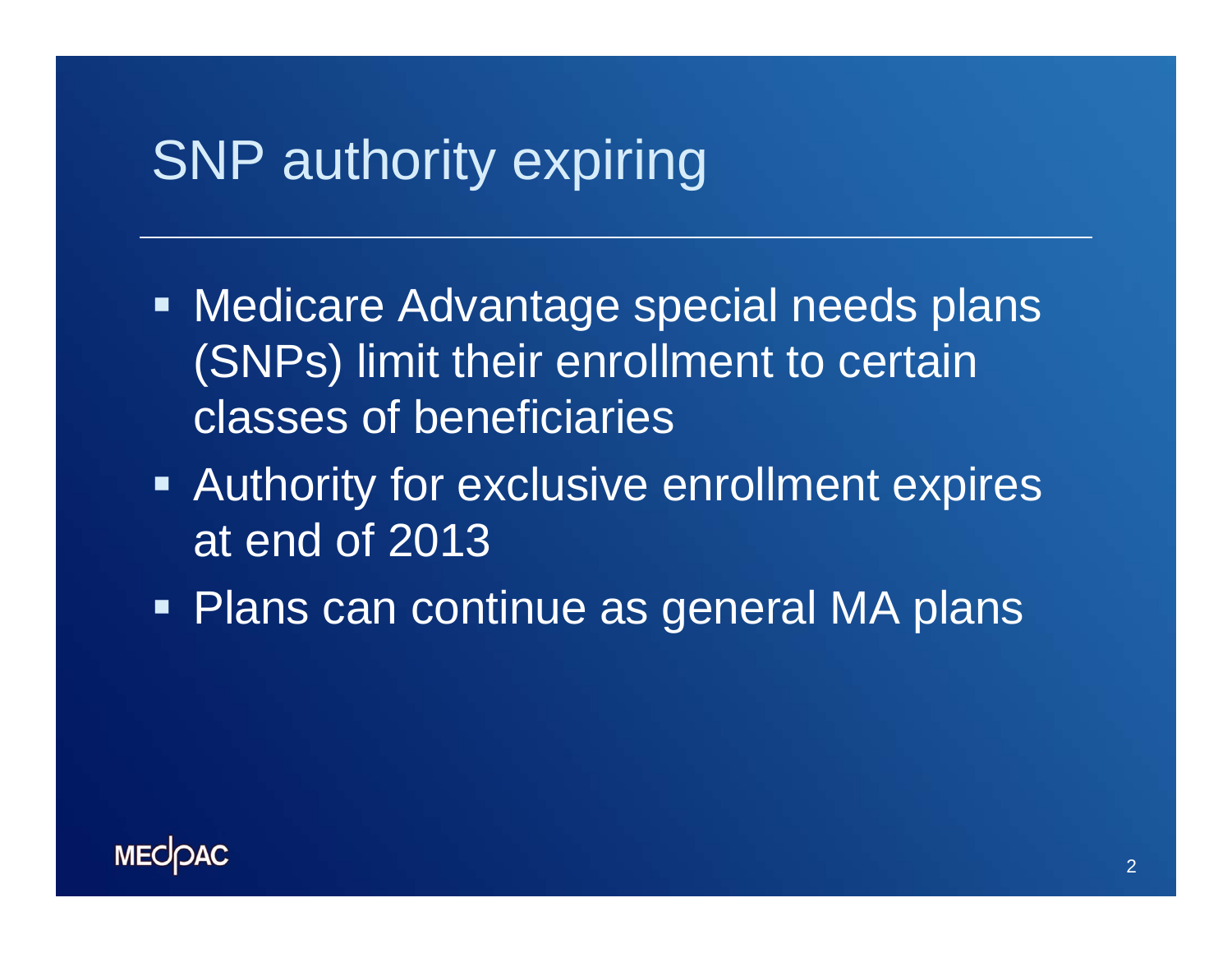### Outline of presentation

- **Description of SNP program and current** enrollment and availability
- **Differences between SNP and general MA** plans
- Quality of care in SNPs
- Chairman's draft recommendations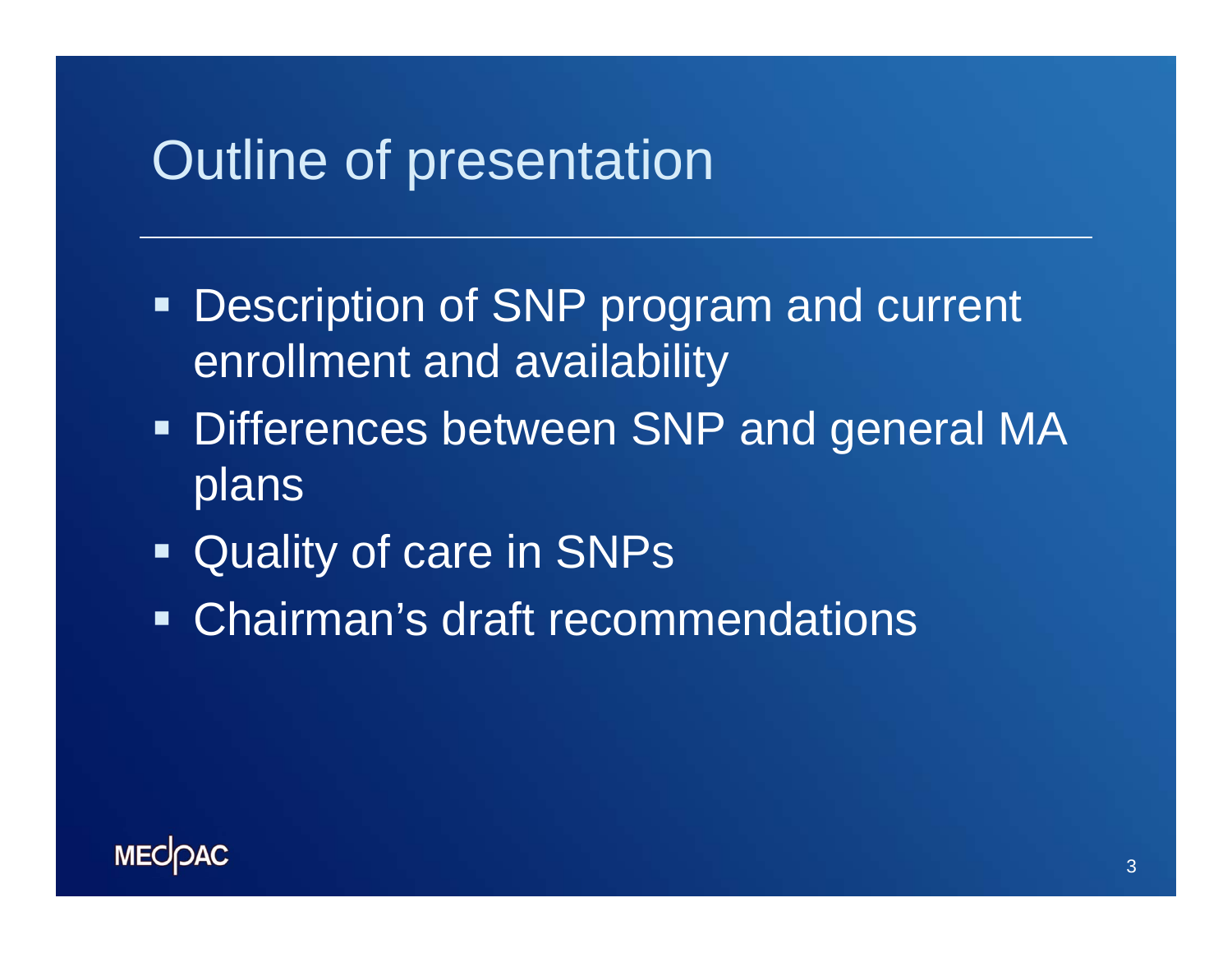## Framework for evaluating policy options

- How does the recommendation impact Medicare program spending?
- **Will it improve beneficiary access to care?**
- **Will it improve the quality of care Medicare** beneficiaries receive?
- Will the recommendation advance payment reform? Does it move away from fee-for-service and encourage a more integrated delivery system?

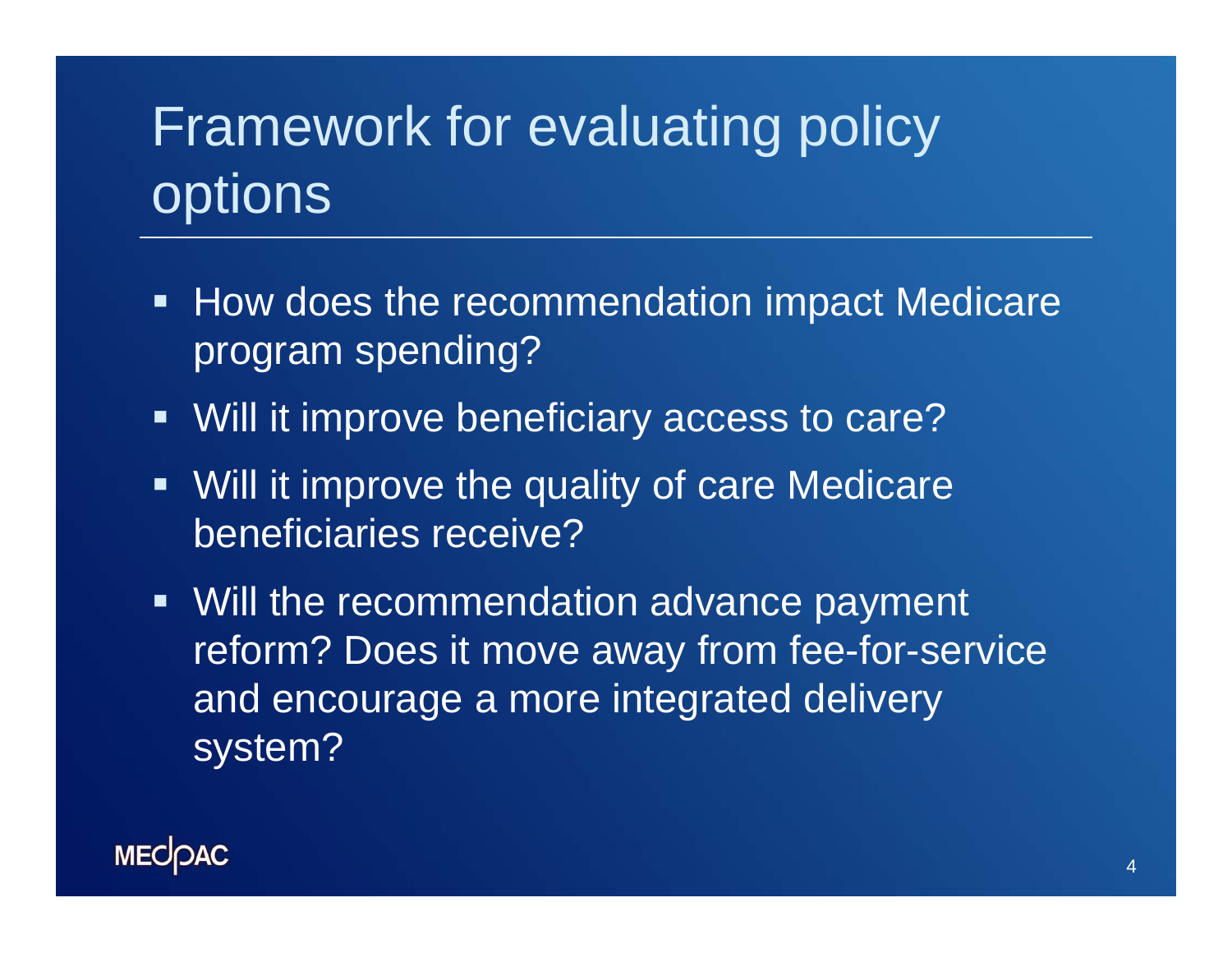### SNP types, enrollment and prevalence

| <b>SNP type</b> | <b>Beneficiary</b><br>category                                                              | <b>Enrollment, Sept.</b><br>2012 | <b>Plan</b><br><b>Availability,</b><br>2013                                       |
|-----------------|---------------------------------------------------------------------------------------------|----------------------------------|-----------------------------------------------------------------------------------|
| <b>D-SNPs</b>   | Medicare-Medicaid<br>dual eligibles                                                         | 1.26 million                     | <b>Available to</b><br>about $\frac{3}{4}$ of<br><b>Medicare</b><br>beneficiaries |
| <b>C-SNPs</b>   | <b>Beneficiaries with</b><br>specific chronic or<br>disabling conditions                    | 223,000                          | <b>Slightly over half</b><br>of beneficiaries                                     |
| <b>I-SNPs</b>   | Institutionalized<br>beneficiaries, or in<br>community at<br>institutional level of<br>care | 48,000                           | <b>Slightly under</b><br>half of<br>beneficiaries                                 |

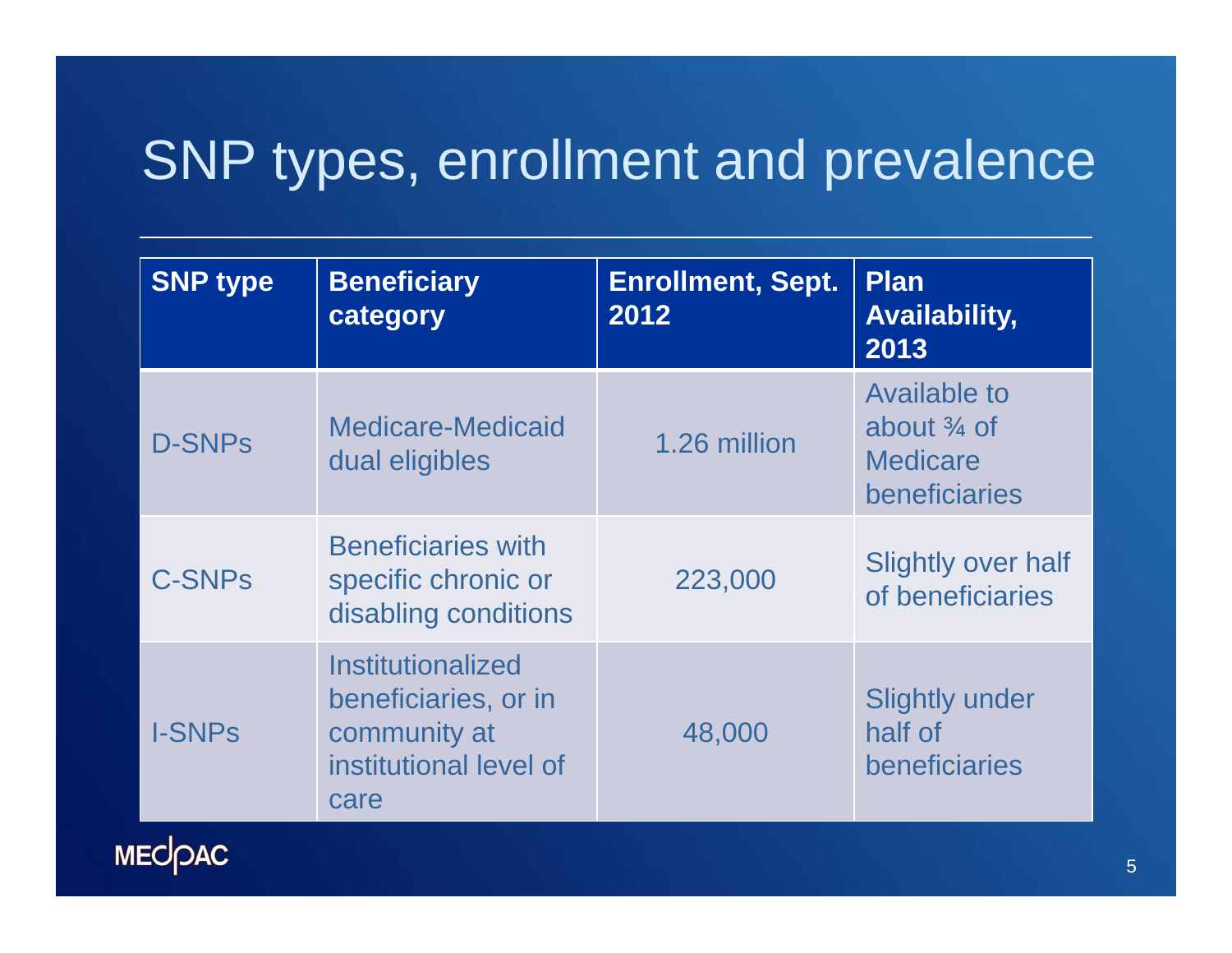# Differences between SNP and general MA plans

- **SNPs can design benefit packages tailored to** a specific population
- **SNPs must meet additional structure and** process requirements and additional reporting requirements
- Rules on enrollment differ

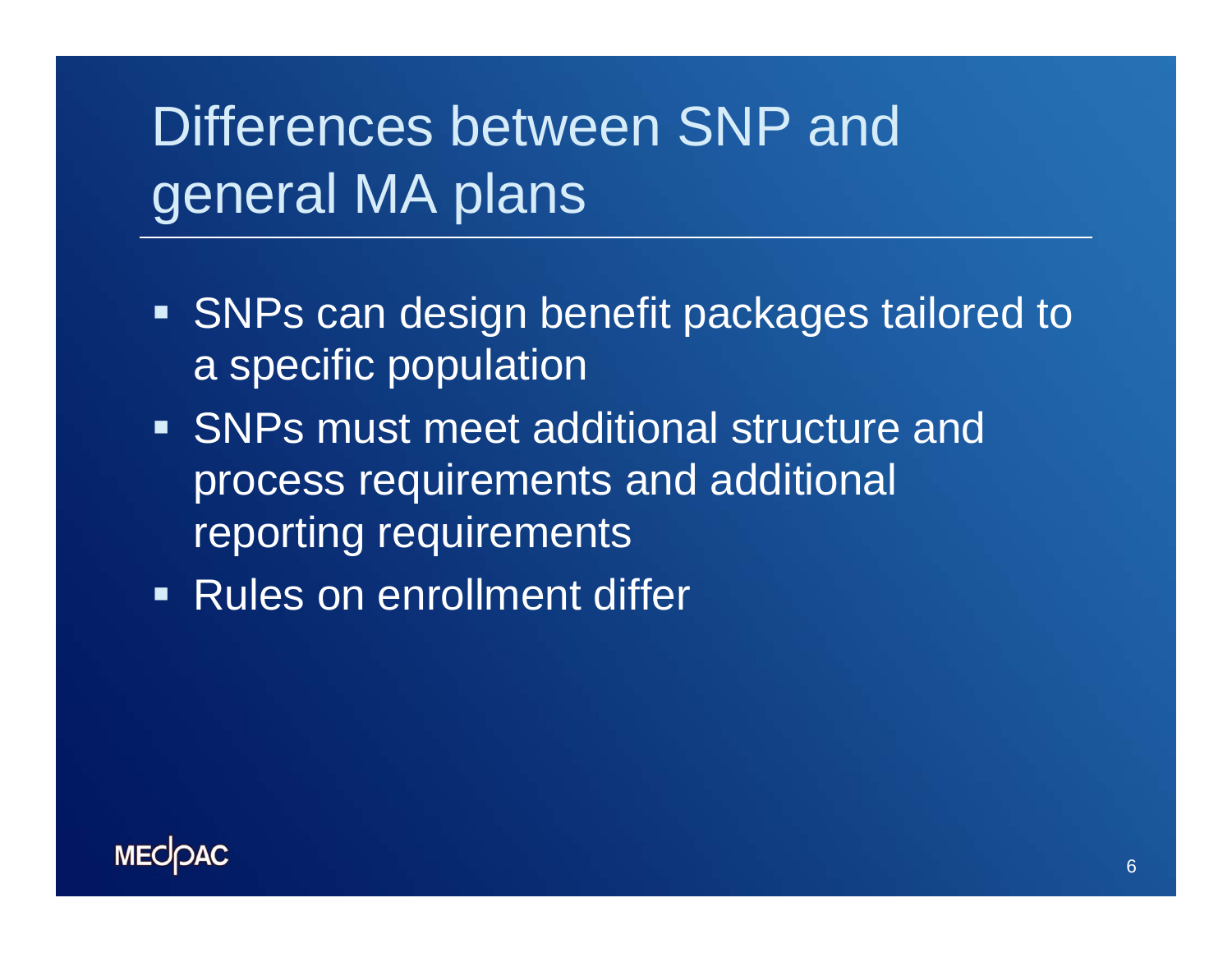# Differences between SNPs and general MA plans in enrollment rules

**Enrollment opportunities outside of October-December open enrollment period (OEP)**

|                         |                                         | <b>Continuous enrollment based on</b><br>status of beneficiary, for all plans |                                                                           |                                                                            |
|-------------------------|-----------------------------------------|-------------------------------------------------------------------------------|---------------------------------------------------------------------------|----------------------------------------------------------------------------|
|                         | <b>Can enroll</b><br>any<br>beneficiary | <b>Can enroll duals</b><br>and other low-<br>income individuals<br>any month  | <b>Can enroll</b><br><b>institutionalized</b><br>individuals any<br>month | <b>Can enroll</b><br>beneficiaries with<br>specified chronic<br>conditions |
| <b>General MA plans</b> | If 5-star plan                          | X                                                                             | X                                                                         |                                                                            |
| <b>D-SNPs</b>           |                                         | X                                                                             | X                                                                         |                                                                            |
| <b>C-SNPs</b>           |                                         | If have condition                                                             | If have condition                                                         | One-time opportunity<br>for each beneficiary<br>with condition             |
| <b>I-SNPs</b>           |                                         | If institutionalized                                                          | X                                                                         |                                                                            |

- • Beneficiaries with end-stage renal disease (ESRD) may not enroll as new members of a general MA plan. Any SNP category can obtain a waiver to enroll ESRD beneficiaries.
- •SNPs participate in the OEP but a beneficiary must have the SNP qualifying status to enroll.

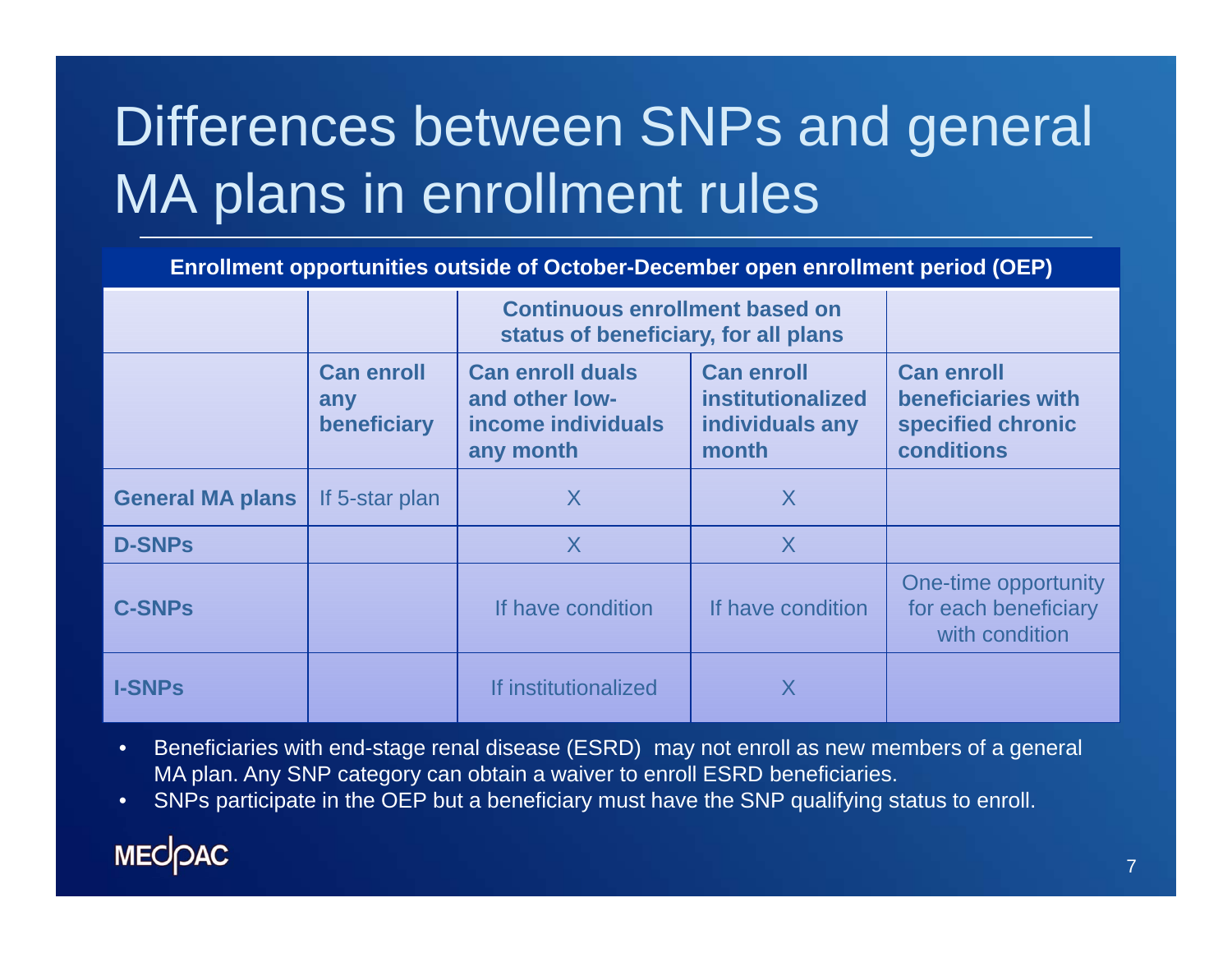### Questions on enrollment and SNP sponsors

### Ρ Enrollment growth over last 12 months:

- D-SNP enrollment growth (13 percent) similar to overall MA (15 percent)
- C-SNPs higher (21 percent growth rate)
- I-SNPs declined (39 percent—one entity changed status)
- Ξ Types of plan sponsors (for-profit/not):
	- For-profit dominant across all MA in number of enrollees (about 3/4 of all enrollment)
	- D-SNPs similar to overall MA
	- C-SNPs and I-SNPs have higher for-profit proportion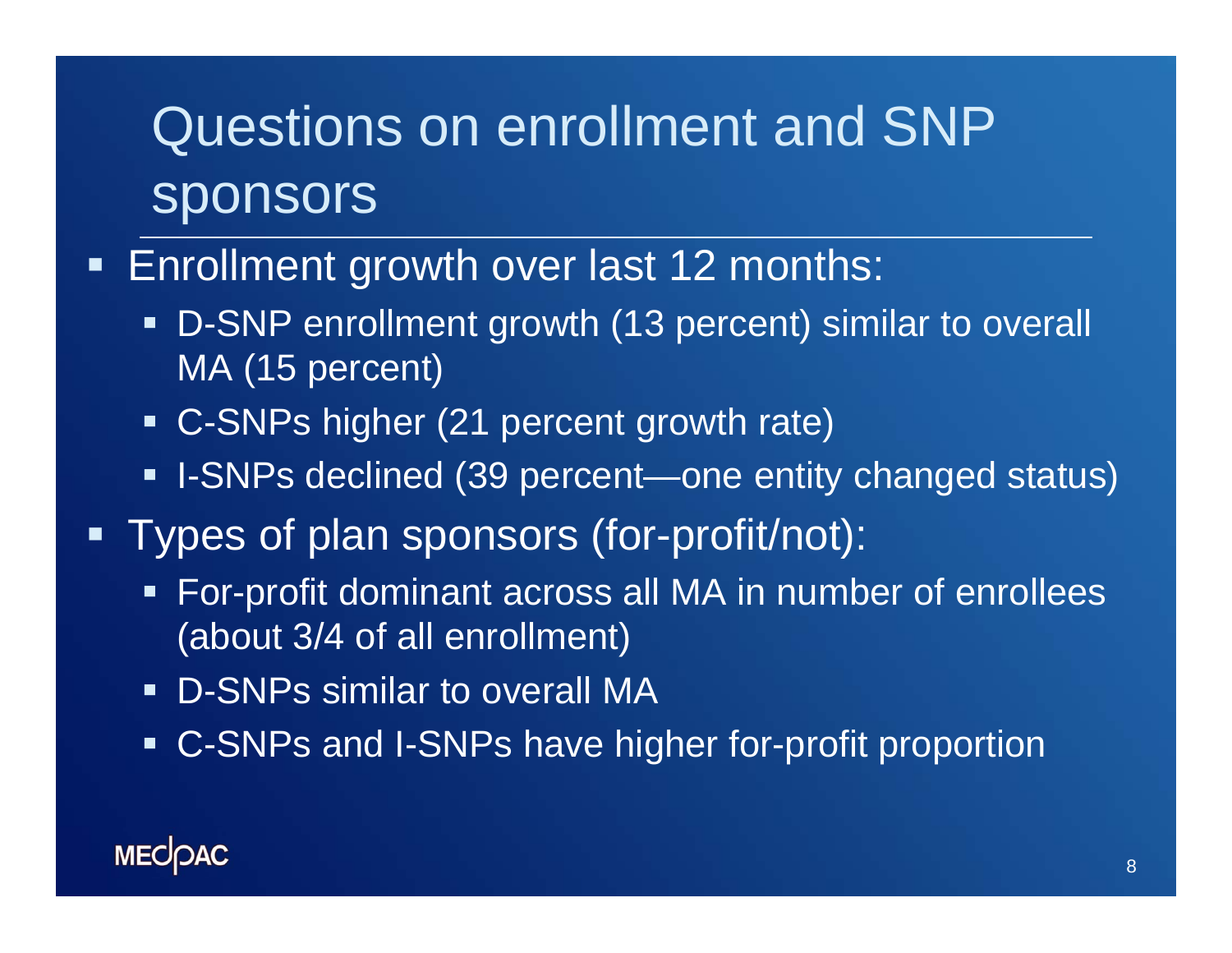### Do SNPs perform better than non-SNP MA plans on quality indicators?

- On average, CMS star ratings lower for SNPs
- **Most process and intermediate outcome** measures (HEDIS ®) lower for SNPs than general MA averages
- Certain exceptions in each SNP category
- **Concern that current measures and star system** not appropriate for SNP plans, but new measures under development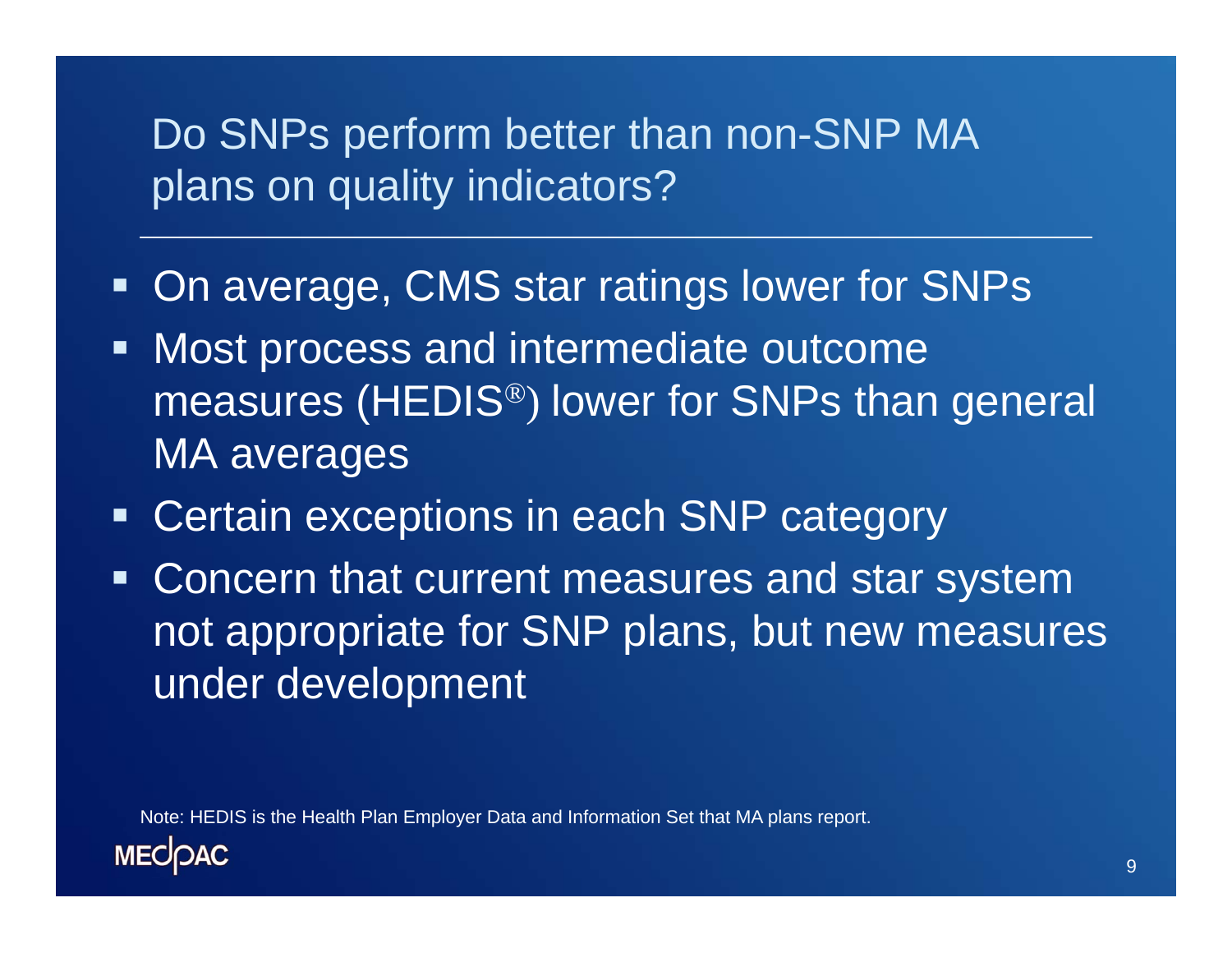### Summary of findings on I-SNPs

- **Serve a defined population with specific** needs and specific model of care
- **Small enrollment, concentrated in urban** areas
- $\blacksquare$  Quality:
	- $\blacksquare$  Perform well on hospital readmission rates and certain other measures
- $\blacksquare$  Integration:
	- $\blacksquare$  Can be viewed as promoting care integration for the target population

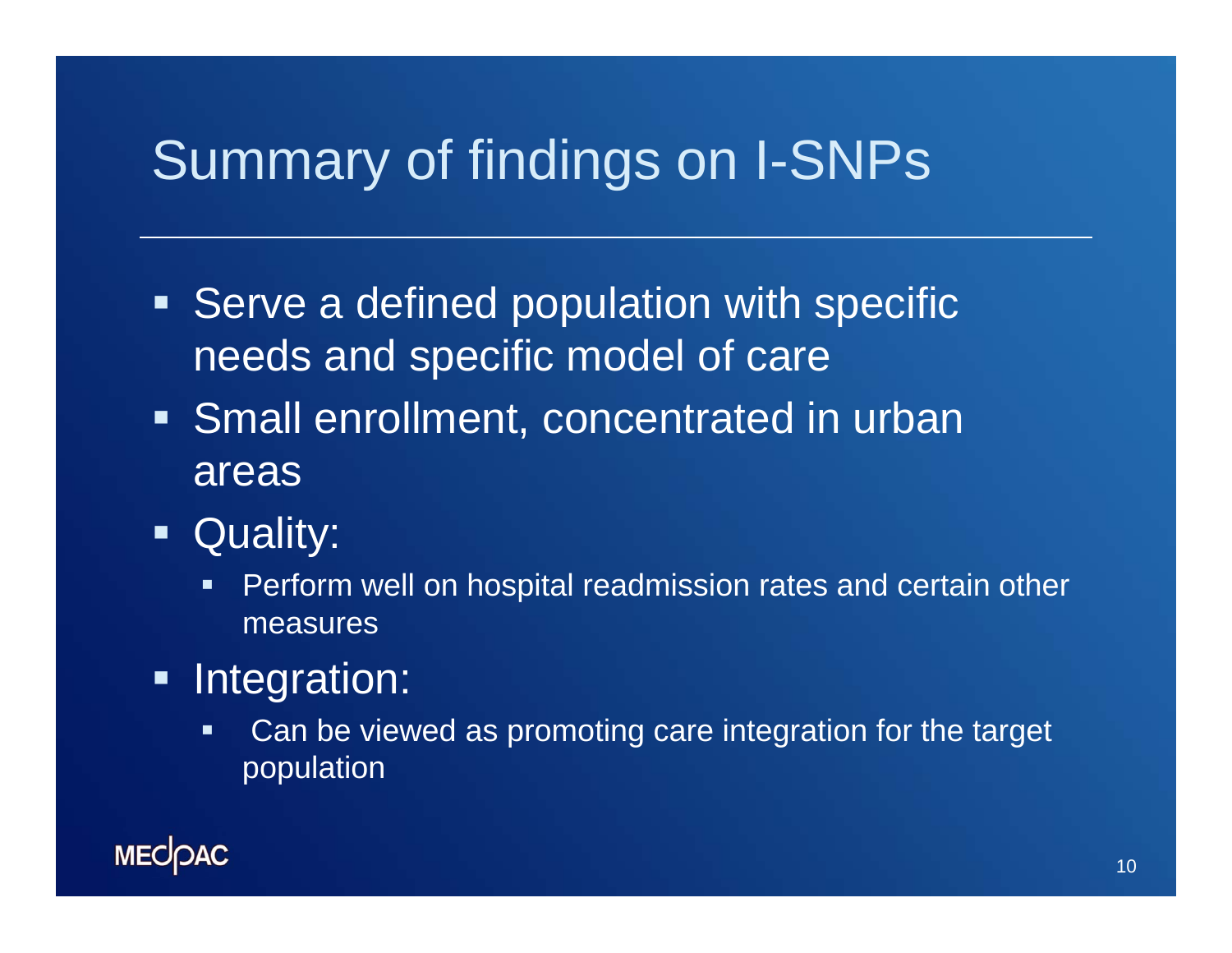### Summary of findings on C-SNPs

- **Offer tailored care benefit packages and care models** for target population
- $\blacksquare$  Relatively small enrollment, but becoming more widely available
- **Most frequently covered conditions not uncommon** among beneficiaries (e.g., diabetes)
- **Quality:** 
	- $\blacksquare$ C-SNPs that are HMOs perform well on certain quality measures
- $\blacksquare$  Integration:
	- п Programs can be viewed as promoting care integration for the target population but should be a feature of all MA plans

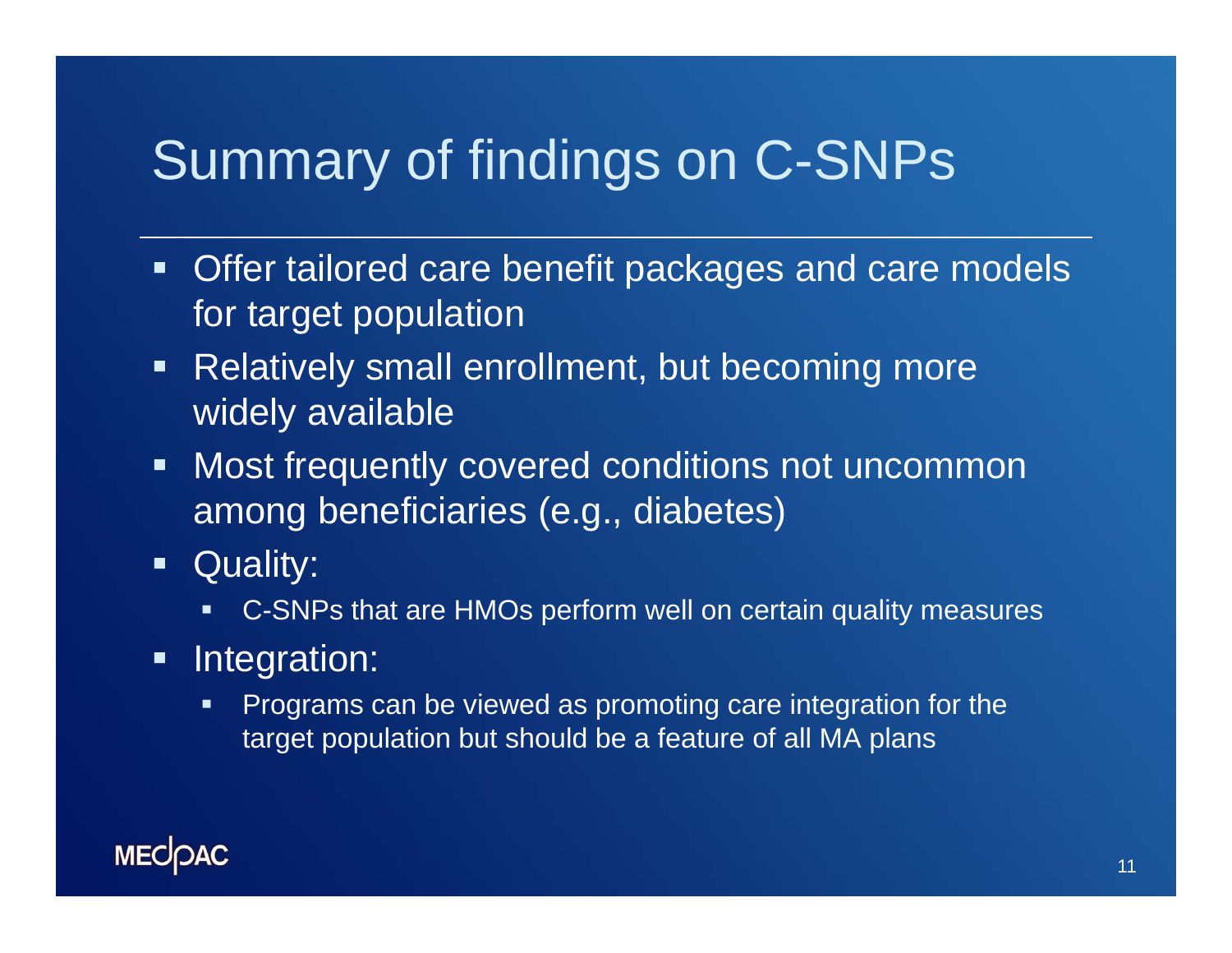# Integration with Medicaid occurs under two types of D-SNPs

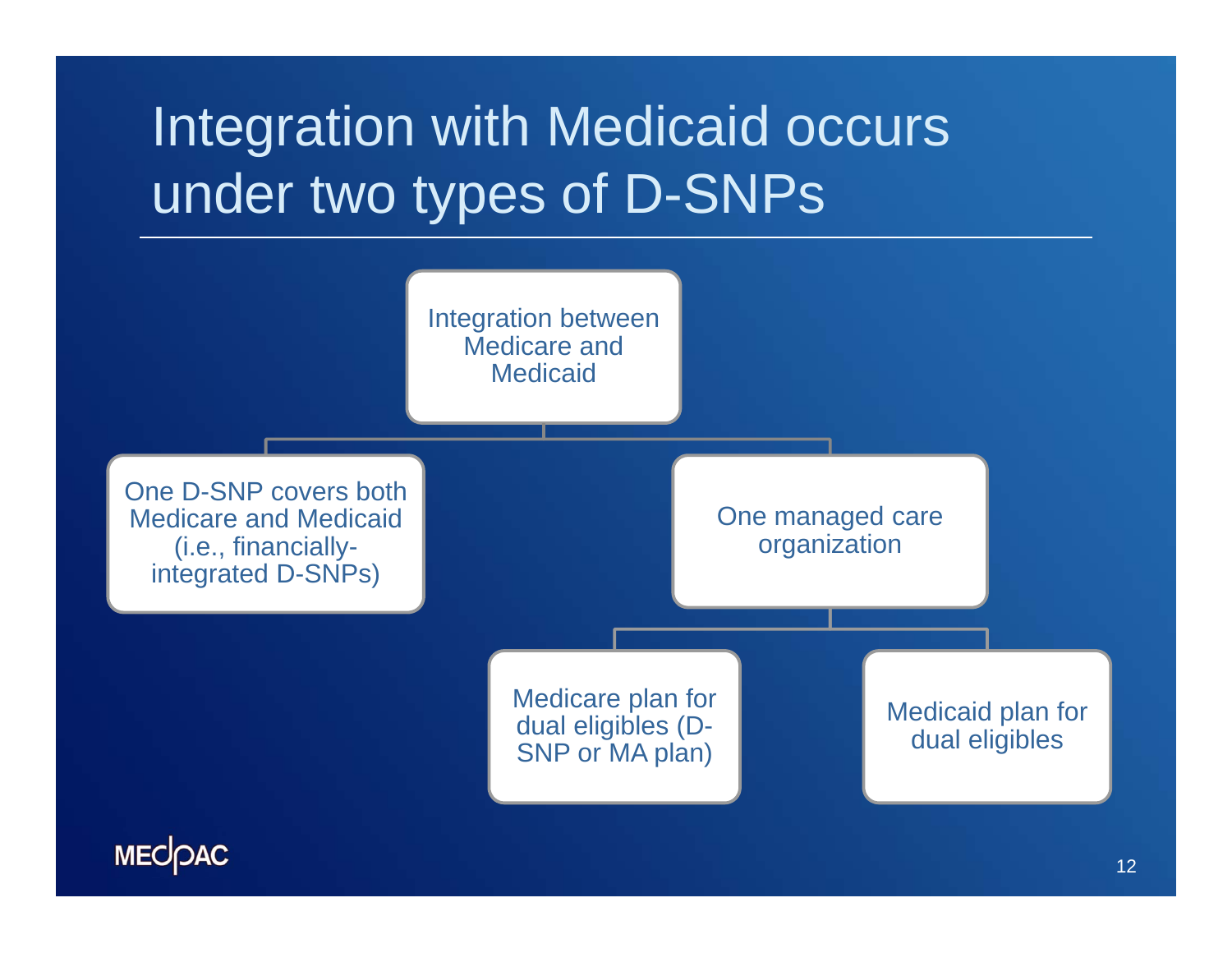# Majority of D-SNPs are likely not integrated

|                                      | <b>Estimated</b><br>number of D-<br><b>SNPs</b> | <b>Estimated</b><br>number of D-<br><b>SNP enrollees</b> | <b>Percent of D-</b><br><b>SNP enrollees</b> |
|--------------------------------------|-------------------------------------------------|----------------------------------------------------------|----------------------------------------------|
| <b>All D-SNPs</b>                    | 322                                             | 1.25 million                                             | 100%                                         |
| Integrated D-<br><b>SNPs</b>         | Approx. 60                                      | Approx. 300,000                                          | 24%                                          |
| Financially-<br>integrated           | Approx. 25                                      | Approx. 65,000                                           | 5%                                           |
| Companion<br><b>Medicaid</b><br>plan | Approx. 35                                      | Approx. 235,000                                          | 19%                                          |
| Non-integrated<br><b>D-SNPs</b>      | Approx. 262                                     | Approx. 950,000                                          | 76%                                          |



Note: data is preliminary and subject to change. Source: MedPAC analysis of plan participation of Medicaid managed long-term care programs and SNP enrollment files from CMS.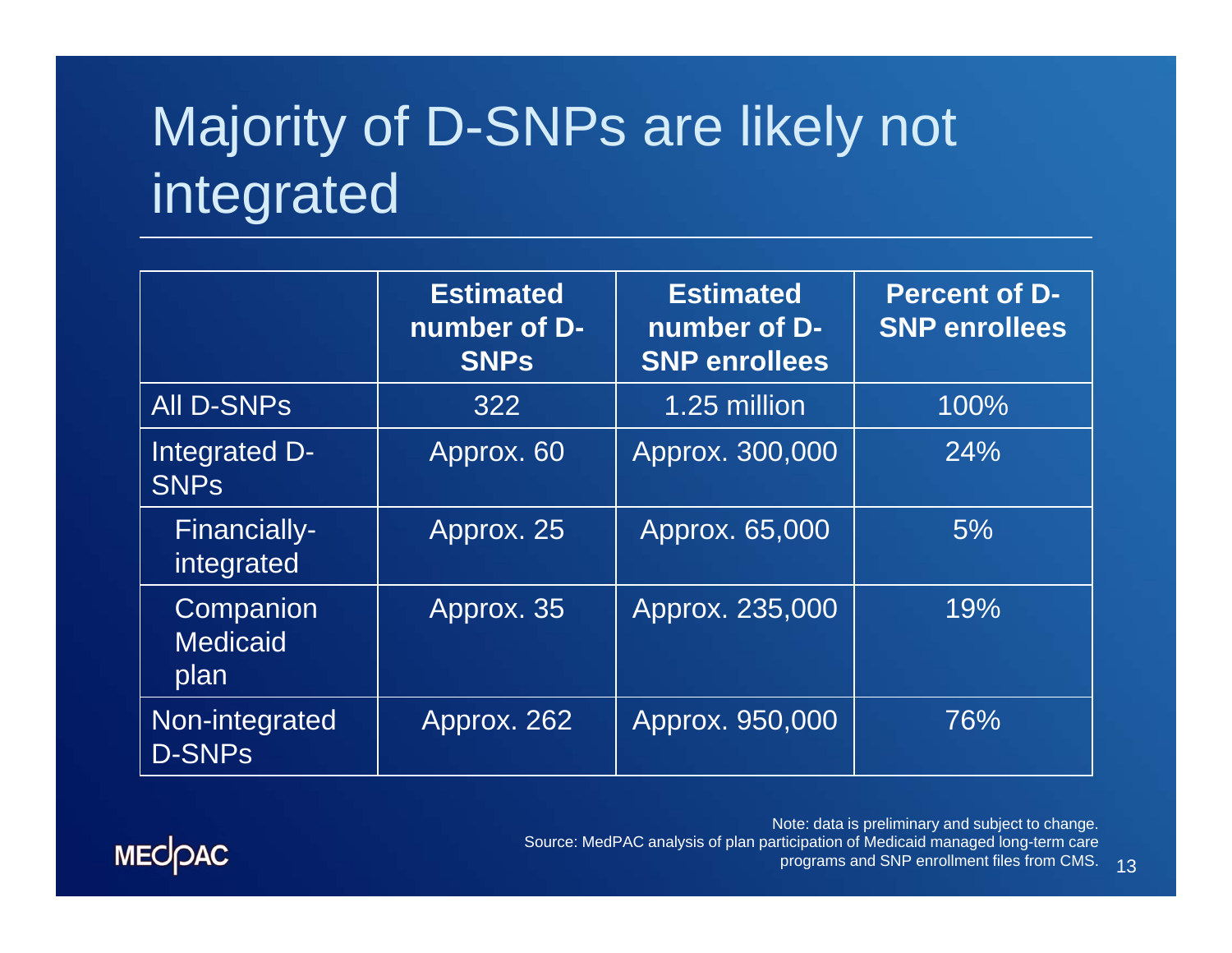# Summary of main findings on D-**SNPs**

- $\blacksquare$  Quality of care
	- Г Financially-integrated D-SNPs tend to perform well on star ratings
- $\blacksquare$  Integration with Medicaid benefits
	- $\blacksquare$  Few D-SNPs integrate most of all Medicaid benefits. An estimated 60 D-SNPs (the financially-integrated D-SNPs and those with a companion Medicaid plan) integrate most or all Medicaid benefits
	- **The remaining D-SNPs may try to coordinate Medicaid** benefits, but do not integrate them